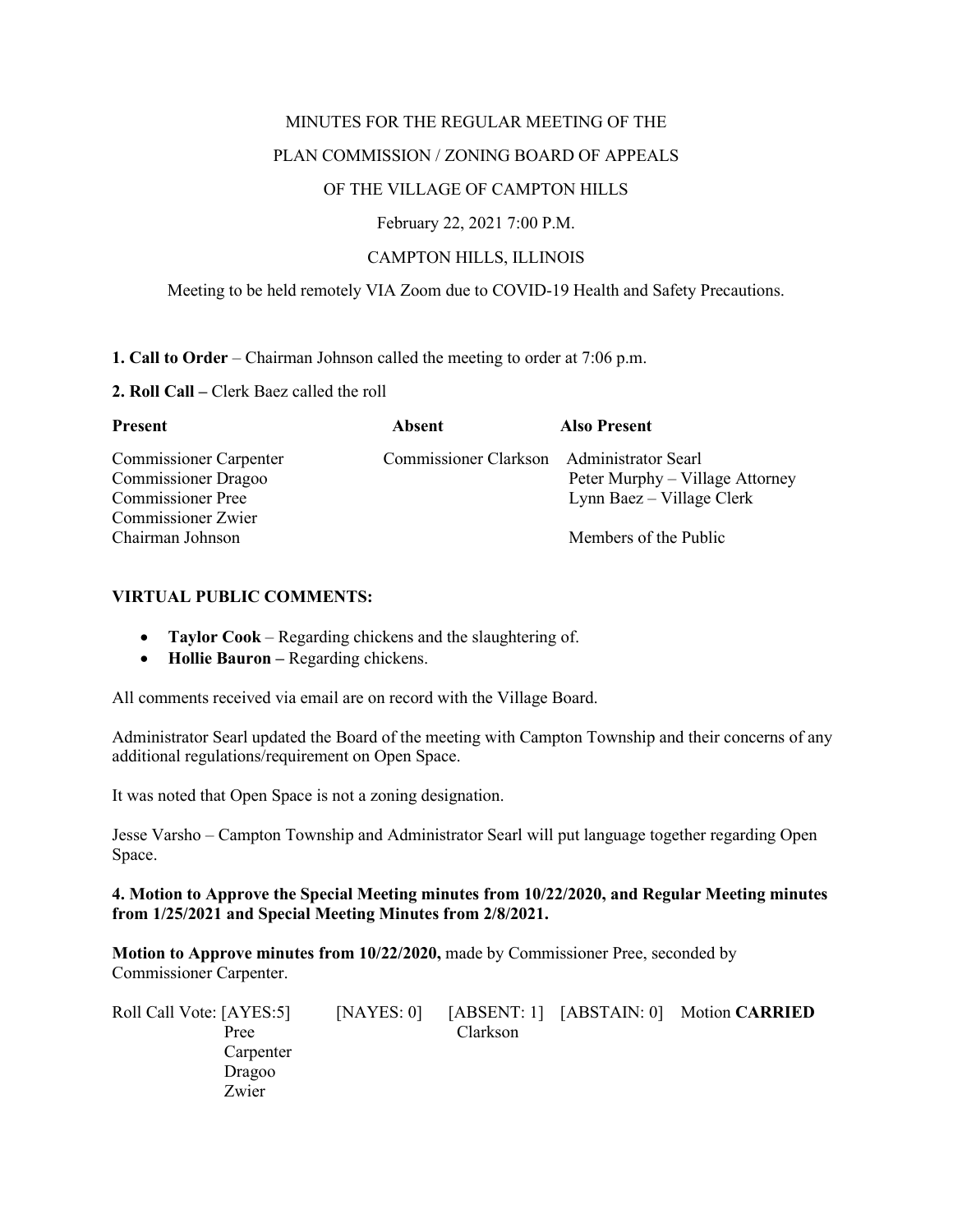Johnson

**Motion to Approve minutes from 1/25/2021**, made by Commissioner Pree, seconded by Commissioner Carpenter.

Roll Call Vote: [AYES:5] [NAYES: 0] [ABSENT: 0] [ABSTAIN: 1] Motion **CARRIED** Pree Clarkson Carpenter Dragoo Zwier Johnson

**Motion to Approve minutes from 2/8/2021**, made by Commissioner Pree, seconded by Commissioner Carpenter.

| [NAYES: 0] |          |                                         |
|------------|----------|-----------------------------------------|
|            | Clarkson |                                         |
|            |          |                                         |
|            |          |                                         |
|            |          |                                         |
|            |          |                                         |
|            |          | [ABSENT: 1] [ABSTAIN: 0] Motion CARRIED |

# **5. Unfinished Business:**

# **a.) Zoning Code Update**

### **i. Discuss Draft Zoning Code Update Summary**

The Board went through and discussed what has currently been recommended of the Draft Zoning Code. Further discussions regarding chickens/poultry came to the consensus from the Board to eliminate the language on the limitations of chickens/poultry but keep the limitation of 5 acres for Roosters as already written in the code.

**Motion to eliminate** the language regarding limitations of chickens/poultry made by Commissioner Carpenter, second by Trustee Zwier.

| Roll Call Vote: [AYES:5] |           | [NAYES: 0] |          | [ABSENT: 1] [ABSTAIN: 0] Motion CARRIED |
|--------------------------|-----------|------------|----------|-----------------------------------------|
|                          | Carpenter |            | Clarkson |                                         |
| Zwier                    |           |            |          |                                         |
| Dragoo                   |           |            |          |                                         |
| Pree                     |           |            |          |                                         |
|                          | Johnson   |            |          |                                         |

Discussion on Horses came up again. Previously, there was a **motion made** by Commissioner Clarkson that **Carried** at the Oct. 22, 2020 meeting. Being that Commissioner Clarkson was not in attendance at the February 22nd. meeting, the Board asked Clerk Baez to review the recording and bring back for discussion at the March, 22, 2021 meeting.

**Note:** In the preparing of these minutes of February 22, 2021, Clerk Baez did review the recording of October 22, 2020 and after much discussion during the recording regarding horses, it was Commissioner Carpenter that suggested 1 horse/per 1 acre and an additional horse for each ½ acre following. Commissioner Brauer also agreed to that verbiage. Therefore, a motion was put in place by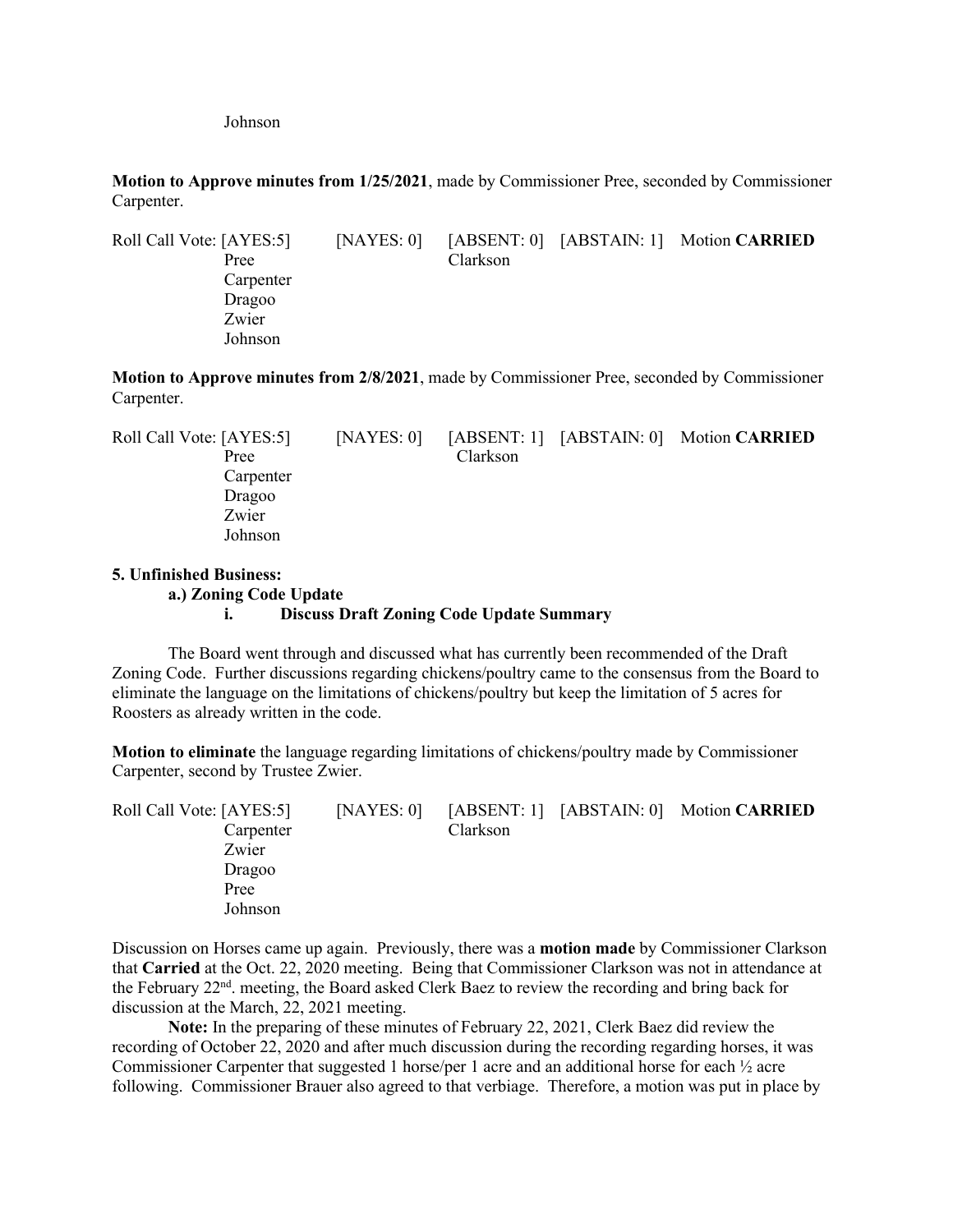Commissioner Clarkson and seconded by Commissioner Brauer as it is written/stated in the Oct. 22, 2020 minutes.

### **\*\*Excerpt from Oct. 22, 2020 meeting minutes:**

**Motion to accept** Mr. Muncie's Animal Unit Table 1 animal unit per (1) acre – horse, mule, donkey (excluding cattle, swine which requires 2 acres). ½ acre increments for each additional horse with \***appropriate** manure management in place. Motion made by Commissioner Clarkson, seconded by Commissioner Brauer

\*The Board however, in tonight's meeting of February 22, 2021 would like the wording of **appropriate** changed to **sufficient.**

**#6**. Under Animal Units, it is written: Livestock enclosures and any roofed livestock structures must be located at least 25 feet from any lot line. Fenced enclosures must be located at least \***ten** feet from any lot line.

**Motion to Change** the language/requirement from \***ten** feet to **five** feet from any lot line was made by Commissioner Carpenter, seconded by Commissioner Zwier.

| Roll Call Vote: [AYES:5] | [NAYES: 0] |          | [ABSENT: 1] [ABSTAIN: 0] Motion CARRIED |
|--------------------------|------------|----------|-----------------------------------------|
| Carpenter                |            | Clarkson |                                         |
| Zwier                    |            |          |                                         |
| Dragoo                   |            |          |                                         |
| Pree                     |            |          |                                         |
| Johnson                  |            |          |                                         |

### **ii. Recommendations to the Village Board**

Get recommendations to the Village Board by the beginning of April to have sufficient time to review.

#### **b.) Set Public Hearing Date – Tentative for Mid- April**

**Motion to Set Public Hearing Date** of **Monday, April 26, 2021** made by Commissioner Pree, seconded by Commissioner Carpenter.

| Roll Call Vote: [AYES:5] | [NAYES: $0$ ] |                 | [ABSENT: 0] [ABSTAIN: 1] Motion CARRIED |
|--------------------------|---------------|-----------------|-----------------------------------------|
| Pree                     |               | <b>Clarkson</b> |                                         |
| Carpenter                |               |                 |                                         |
| Dragoo                   |               |                 |                                         |
| Zwier                    |               |                 |                                         |

#### **6. New Business:**

 **a.) Motion to Recommend Approval** of Kane County Application for Zoning Map Amendment and/or Special Use, relating to property at 41W481 Route 38, Elburn, IL. 60119. Motion made by Commissioner Pree, seconded by Commissioner Zwier

| Roll Call Vote: [AYES:5] | [NAYES: 0] |          | [ABSENT: 1] [ABSTAIN: 0] Motion CARRIED |
|--------------------------|------------|----------|-----------------------------------------|
| Pree                     |            | Clarkson |                                         |
| Zwier                    |            |          |                                         |
| Carpenter                |            |          |                                         |